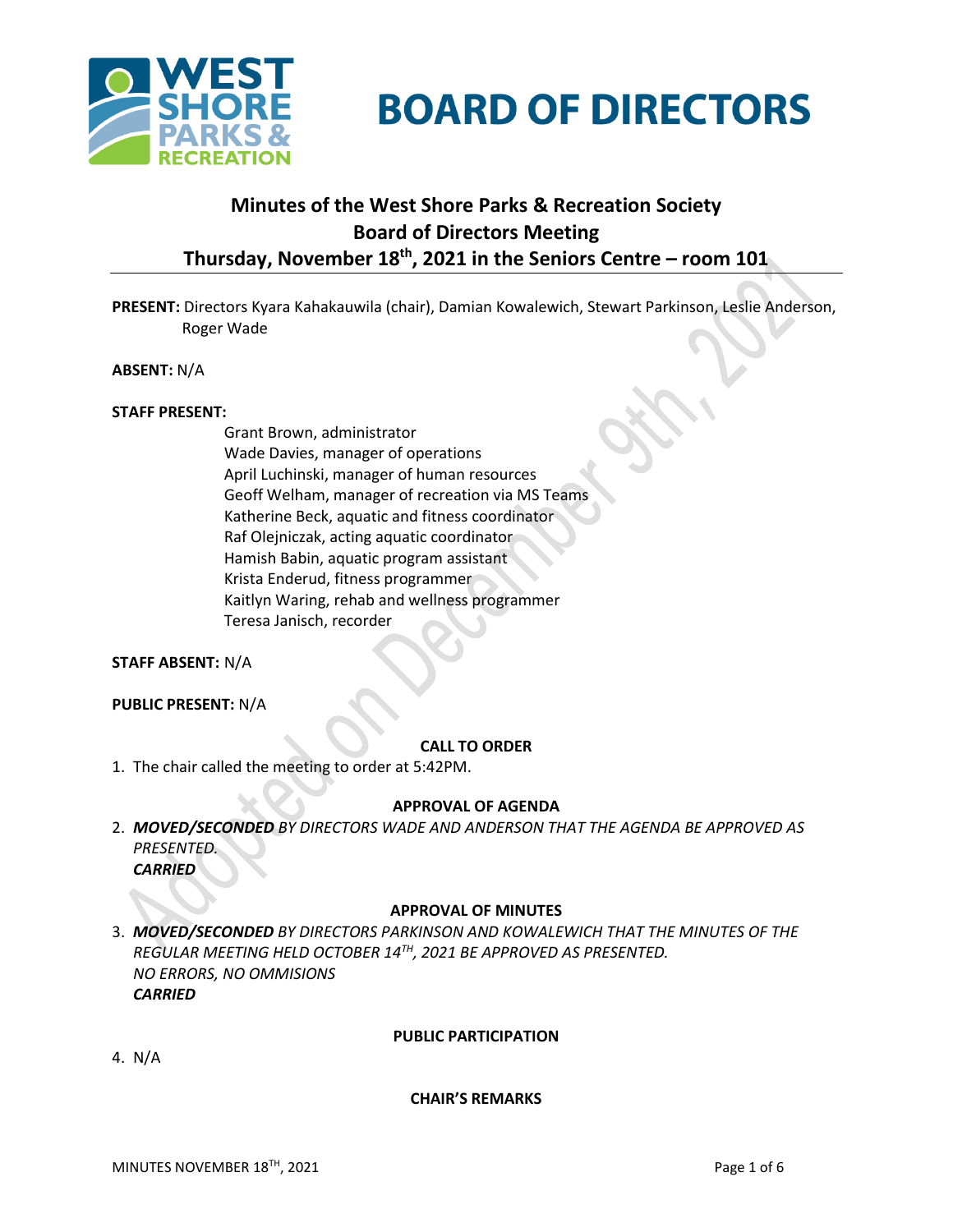- 5. *Kyara Kahakauwila commented on the following:*
	- ➢ Thank you for the work Ben has done and to all the staff at WSPRS.

#### **STANDING COMMITTEES**

6. a) Finance Committee

*Stewart Parkinson, finance committee chair commented on the following:*

 $\triangleright$  Recommend we accept the budget and the fees and charges that were presented.

*MOVED/SECONDED BY DIRECTORS KOWALEWICH AND WADE THAT THE DRAFT 2022 WSPRS BUDGET AND THE DRAFT 2022-2023 FEES AND CHARGES BE APPROVED AND PRESENTED TO COUNCIL MEMBERS. CARRIED* 

#### **OLD BUSINESS**

7. a) JDF Childcare Centre – art project *Grant Brown, administrator commented on the following:*

> $\triangleright$  We have received the honorarium approval from each municipality and will begin the project in the new year.

Director Parkinson mentioned that there are a lot of art type groups in the Colwood area so if there is any help needed in bringing people in, please let us know.

# **NEW BUSINESS**

8.a) Major tenant advertising negotiations [board representation] *Grant Brown, administrator commented on the following:*

- $\triangleright$  We are preparing to work on the major tenant advertising agreements. I understand Director Wade will stand as a representative from the board in the upcoming negotiations and we would like to have one more board member.
- $\triangleright$  We are proposing to do something similar to the library funding agreement that is in place. It is based on 50% season length and 50% attendance.

*MOVED/SECONDED BY DIRECTORS PARKINSON AND ANDERSON THAT A MOTION BE MADE TO APPOINT DIRECTORS WADE AND KOWALEWICH AS BOARD REPRESENTATIVES FOR THE UPCOMING MAJOR TENANT ADVERTISING NEGOTIATIONS BE APPROVED. CARRIED*

# **FOR INFORMATION**

# 9. **a) Aquatics and Fitness Report**

*The aquatics and fitness team presented a PowerPoint presentation that highlighted the following:*

The board thanked Katherine and her team for a great, informative presentation and thanked them for being able to re-open and stay open during this pandemic time. They also understood the challenges the pool is facing in regards to recruiting more staff.

Director Kahakauwila inquired as to whether or not we are offering some of the advanced aquatic courses that were discussed. We do offer some of them, however, we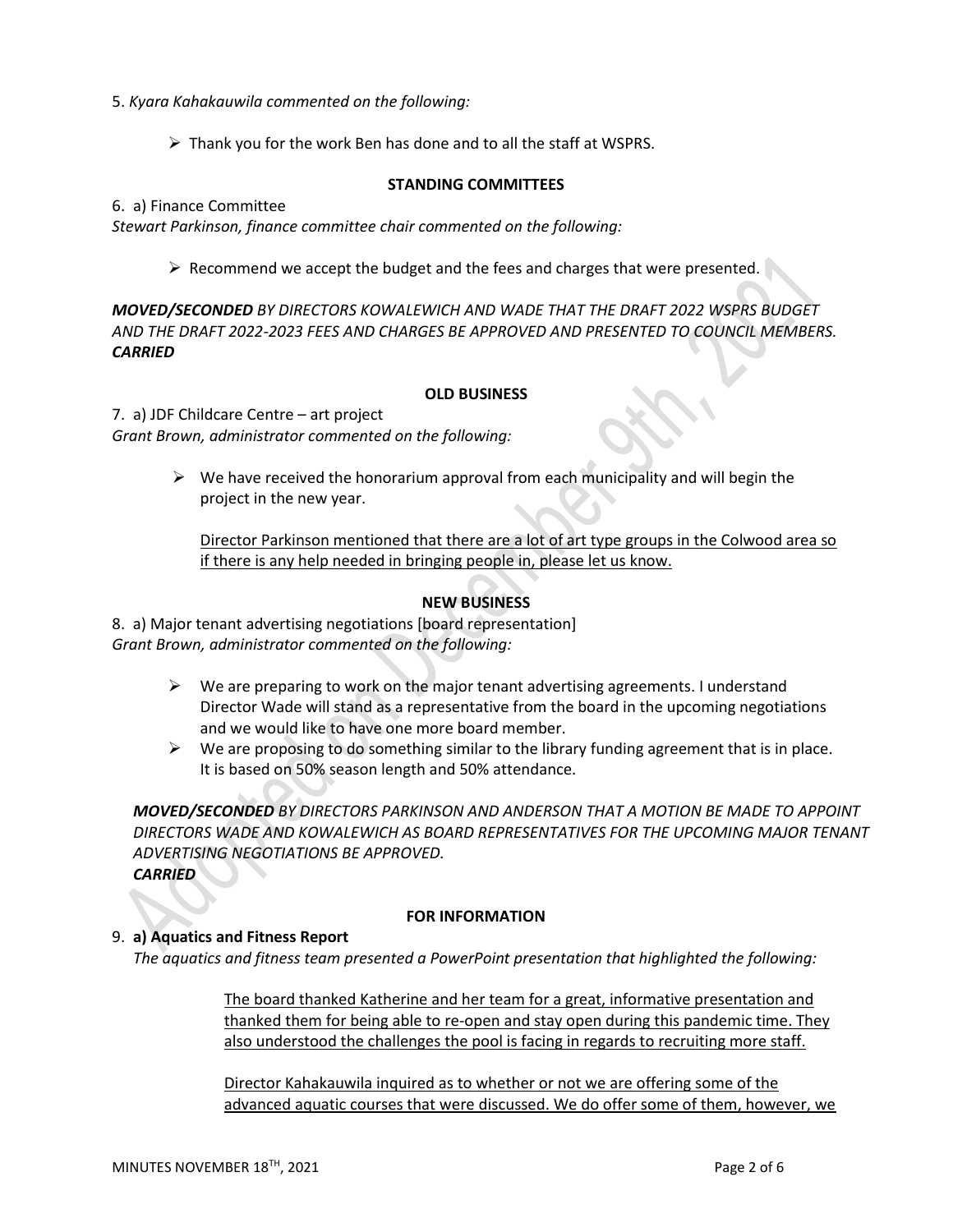haven't been able to recruit many from them yet. She also wanted WSPRS staff to know that if they have any 'out of the box' type recruitment ideas to bring them to the administrator to pass along to the board and they would try and help move the process along in any way they could.

Director Kowalewich also made a request to have an update on the LIFE program that WSPRS offers so that we can showcase the society.

#### **b) JDF Arena Improvement Project**

*Wade Davies, manager of operations highlighted the following:*

- $\triangleright$  We have received the JDF Arena completion paperwork.
- $\triangleright$  There was a \$45,000 holdback from the project fees as the company needs to come back in the spring (when the ice is out) to complete some work on the boards.
- $\triangleright$  The new ice pit build will start on December 6<sup>th</sup> and should be completed by the end of February. This could cause some changes to the existing ice cleans as it may take maintenance an additional 5 minutes to complete them. User groups will be notified prior to this happening.

Director Kahakauwila asked if the events that happened earlier this week (flooding, road closures, etc.) could potentially have any bearing on construction supply issues and/or delays. Wade said it's possible. It isn't a very big build and we will make sure that all the required supplies to start the project are onsite prior to them breaking ground.

# **c) JDF Childcare Centre Project**

*Grant Brown, administrator highlighted the following on behalf of Geoff Welham, manager of recreation:*

- $\triangleright$  December 6<sup>th</sup> is the date for the grand opening of the JDF Arena and Childcare Centre. More information will be forthcoming; however, we do anticipate it being a fairly small event.
- $\triangleright$  Work is still being done on the elevator upgrades.

# **d) Administrator's Report**

*Grant Brown, administrator highlighted the following:*

# **Administration/Human Resources**

The Island Health rental of the senior's centre for COVID-19 testing was due to expire at the end of October, enabling the Seniors Association to prepare for their return in January 2022. The two groups met and agreed upon a shared tenancy until December  $31<sup>st</sup>$  and will be meeting in early December to discuss extending the relationship into early 2022. Island Health will continue to make month rental payments to WSPRS while the testing site is operational, and the Seniors Association will begin forwarding their membership dues in January 2022.

The finance team continues to work with programs in the implementation of the Intelligenz recreation software. Developing new month-end procedures and program reconciliations. Two successful payment runs have been completed with little difficulty for the childcare module. The pace of the implementation continues to pick up as we move closer to the winter registration day of December 9<sup>th</sup>.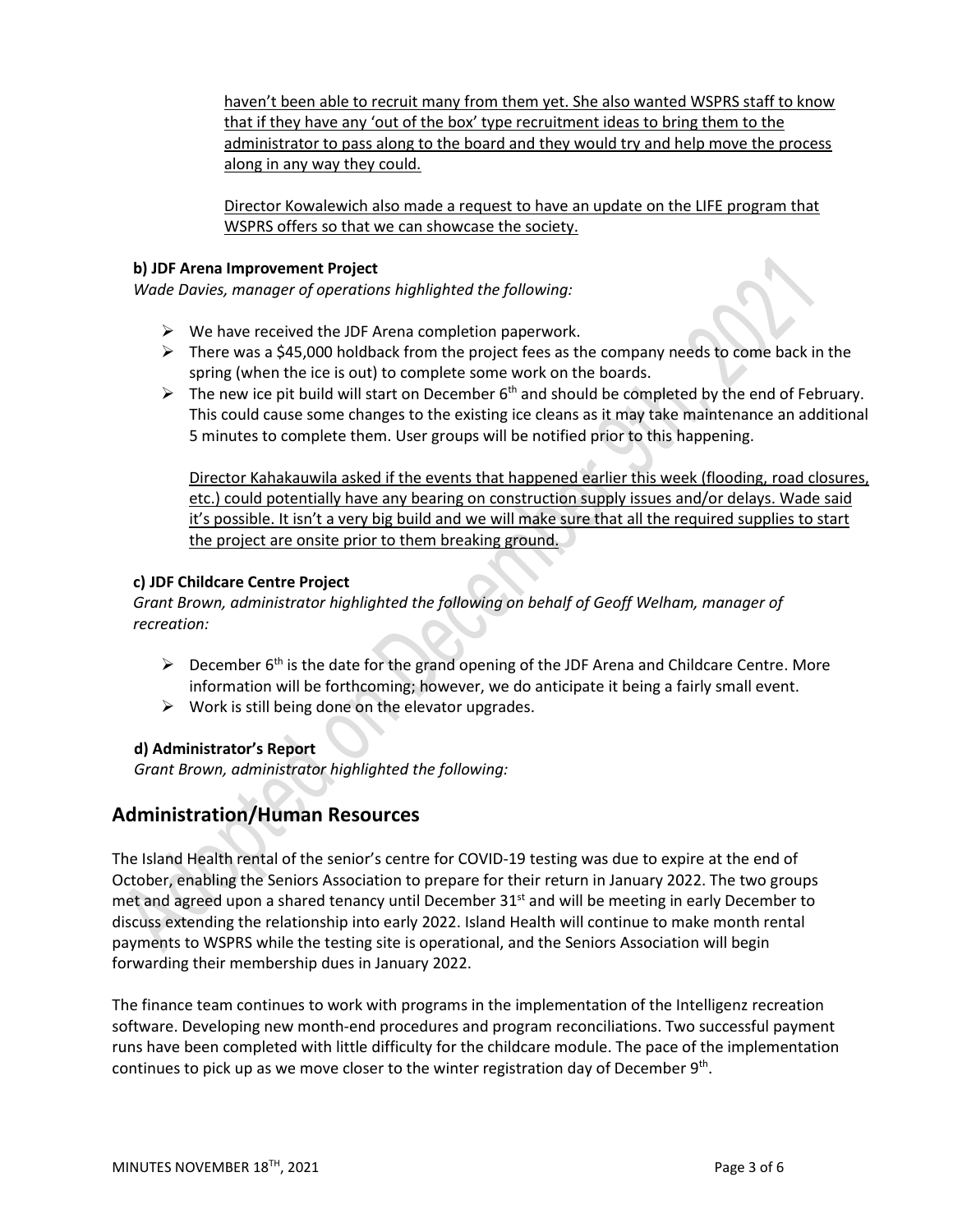Two key staff will be moving on to new opportunities. Ben Currie, Manager of Finance and Administration, and Kyle Laberge, Sports Programmer. The management position has been posted and the competition closes on November  $9<sup>th</sup>$ . The opening in the sports department provided the opportunity to evaluate our staffing structure and make changes to existing staff portfolios. The food & beverage supervisor (currently in an acting childcare role) will be moving into the role of events and arena programmer and the afterschool care and youth programmer will be moving into the role of sports and youth programmer. These changes will take place over the next two months as open positions in the childcare department are filled.

# **Operations**

# **Maintenance**

Keeping and holding staff is a challenge. We are seeing less applicants with less ability applying for positions in the last few months within the maintenance department. It has been more difficult to find qualified stationary engineers for plant operation, so we have embraced supporting our existing staff in educating from within. Using our RFABC connections we have managed to expedite the process to meet our needs more efficiently. We have hired a new group of auxiliaries (4) and they have completed their orientation.

Preventative maintenance continues in the form of cleaning compressor windings, adding brine to systems, completion of the library painting, annex roof repairs on the senior's centre completed, centennial centre roof replacement and a new backflow preventer in the fieldhouse is being installed.

Mechanical issues that arose and were managed included the pool office air handling unit compressor repair, the Q Centre arena lobby air handling unit repair, compressor 3 motor for the Q Centre refrigeration plant replacement and library exhaust fan replacement.

# **Parks**

Crews are keeping busy with leaf removal and the wintering of gardens. With all the rain in recent weeks, the grounds are very wet, however, fields remain open and in great shape. Clean up work will begin shortly to ensure the Cenotaph is clean and presentable for Remembrance Day ceremonies.

# **Programs**

# **Community Recreation**

Through a partnership with Physical Literacy for Life and an anonymous funder, the CR team has secured \$21,350 to deliver the "Girls Got Game" multi-sport program, designed for 9-15 year olds identifying as female. In this program, participants will work on fundamental movement skills and physical literacy to gain confidence in exploring different sports. Participants will be exposed to different team and individual sports, which will be led by strong female athletes and coaches from their community. The program will rotate through sports, and trained coaches/athletes will be utilized from sport clubs or existing programs. Additionally, there will be core leaders who are with the girls throughout the program so that they can build trusted relationships. There will be a focus on training the leaders/coaches who will be delivering the sport segments of this program, as well as having the core leaders trained to support the participants throughout the programs. This program will have 4 different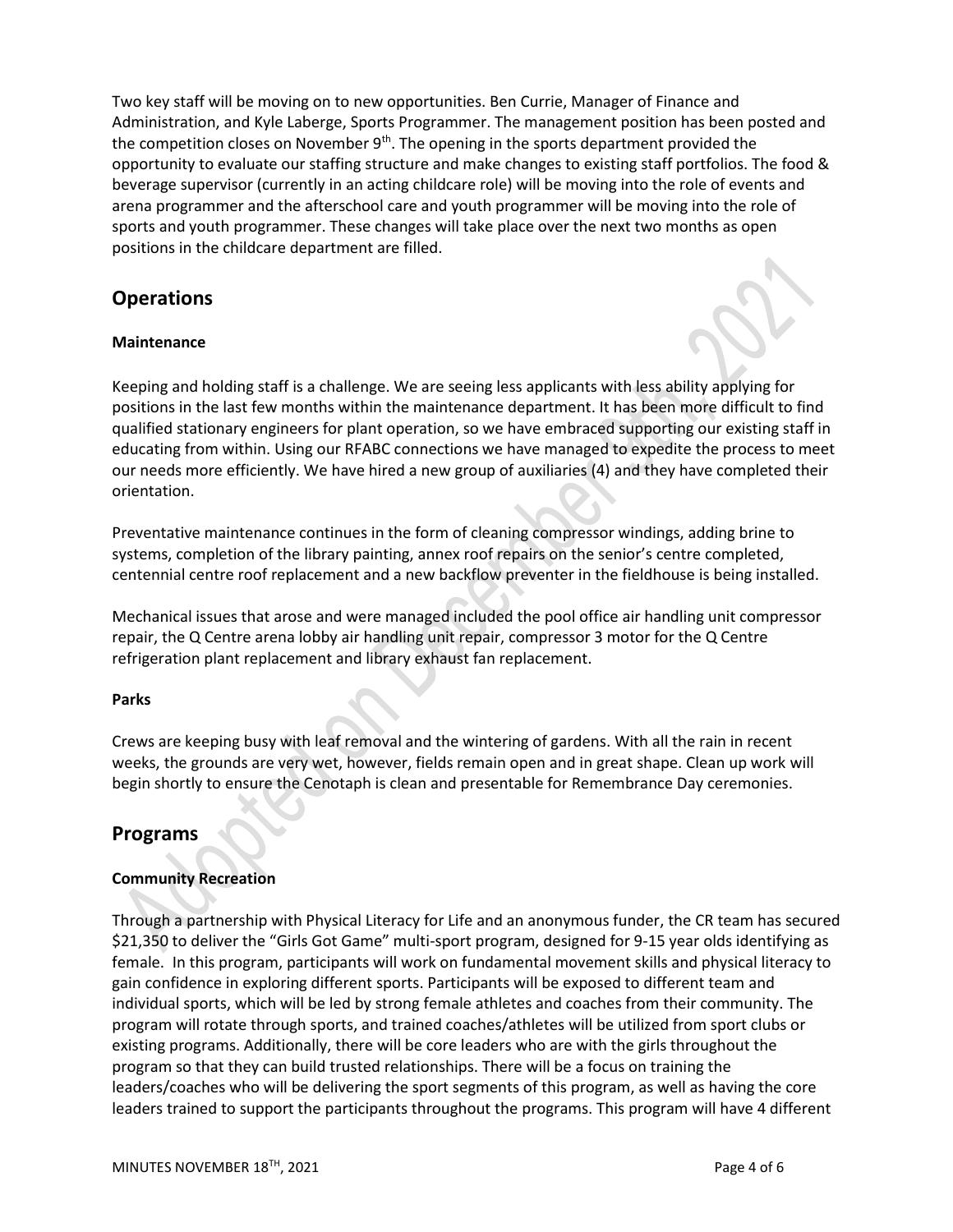offerings including two 12-week programs in fall and winter and two 1-week longs camps in the spring and summer. The goal is to break down barriers and help young people identifying as female to develop confidence and a passion for sport. The outcome is to improve their experience in sport and physical activity programming leading to more sustained participation throughout their lifespan.

The Francophone Society has received funding to provide French programming at WSPRS. Initial conversations have commenced around running French yoga, parent meetup and youth events as well as providing French programming for the childcare programs.

The Westshore Skateboard Coalition was chosen by Hoyne Brewery as their featured charity in October, partial proceeds from the sale of growler fills from the growler station at the brewery will be donated to the skateboard park project. The Westshore Chamber of Commerce continues to support the fundraising efforts for a new skatepark and is helping promote the 100x1000 fundraising campaign for the skatepark in the e-newsletter in November.

# **Aquatics, Fitness and Weights**

The weightroom has seen an increase in usage along with the return of several former patrons that have been away prior to the COVID-19 shutdown. The evening hours on weekends have shown the greatest increase in usage. 90% of programmed registered fitness and wellness programs ran successfully for the month of October with an additional program added due to popular demand. The parent & tot spin express class has been running at full capacity; therefore, an additional class was created to provide another offering. Drop-in fitness classes, specifically indoor cycling classes, have also seen a rise in numbers which is encouraging to see for future planning.

The pool remains busy throughout various public swims, aquafit programs and our Friday night youth swim is gaining popularity. The Canucks Autism Network started their swimming program on Saturdays with positive feedback from their organizers.

We're excited to have added more lifesaving and lifeguarding courses. A new Bronze Medallion course has been added to the month of November and a National Lifeguard re-certification course was recently added in December.

# **Sports**

The wet season has caused a slight dip in October golf green fees paid in comparison with 2020. However, year-to-date rounds played and paid are sitting at 8<sup>th</sup> most ever for the year and close to surpassing that into  $7<sup>th</sup>$  with over 40,000 rounds for the year.

The indoor sports complex was host to a very successful fall Home Show in October. As well, we are hosting a Mineral and Gem show in November. The JDF Arena opened in September and the user groups are very happy with the quality of the ice and the new amenities and upgrades. The Westshore Wolves have played some of their games in the JDF Arena and are excited to explore options to play there fulltime in the 2022/23 season.

September/October skating lessons had 230 kids registered for this set with 125 registered for Saturday lessons alone. The next lesson set started Wednesday, November  $3<sup>rd</sup>$  with 309 kids registered and 100 on the waitlist. The arena staff hired 8 new instructors over the past few weeks to be able to accommodate the influx. Hockey has been strong out of the gate with many of the sessions full with a waitlist.